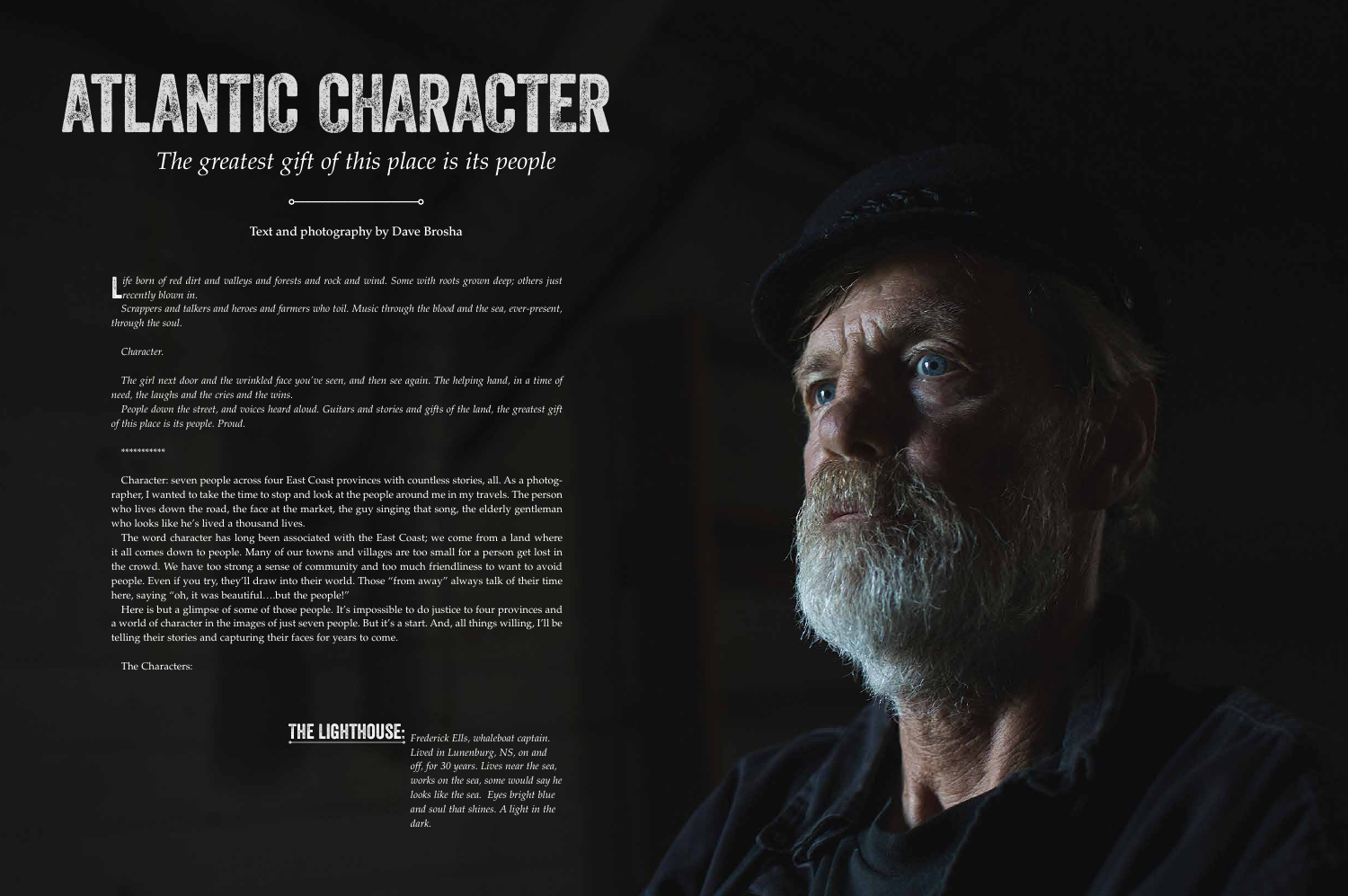

*Brandon Brewer, two-time Canadian light-middleweight champion. This Pride of Fredericton, NB, has deep kindness under his chiseled muscle and intensity. Leader of the Plaid Army, his loyal fan base, he's a guy you'd want to have your back rather than staring you down with gloves on.* 



#### The Champ

*Julie Baglole Keenan and Sean Keenan, a couple with dreams they've turned into a reality of a simpler life, a life more connected with the planet through small scale sustainable farming. Recent proprietors of a true community market, The Apple Tree Market, in the Village of Gagetown, NB.*

#### The Live Off The Landers